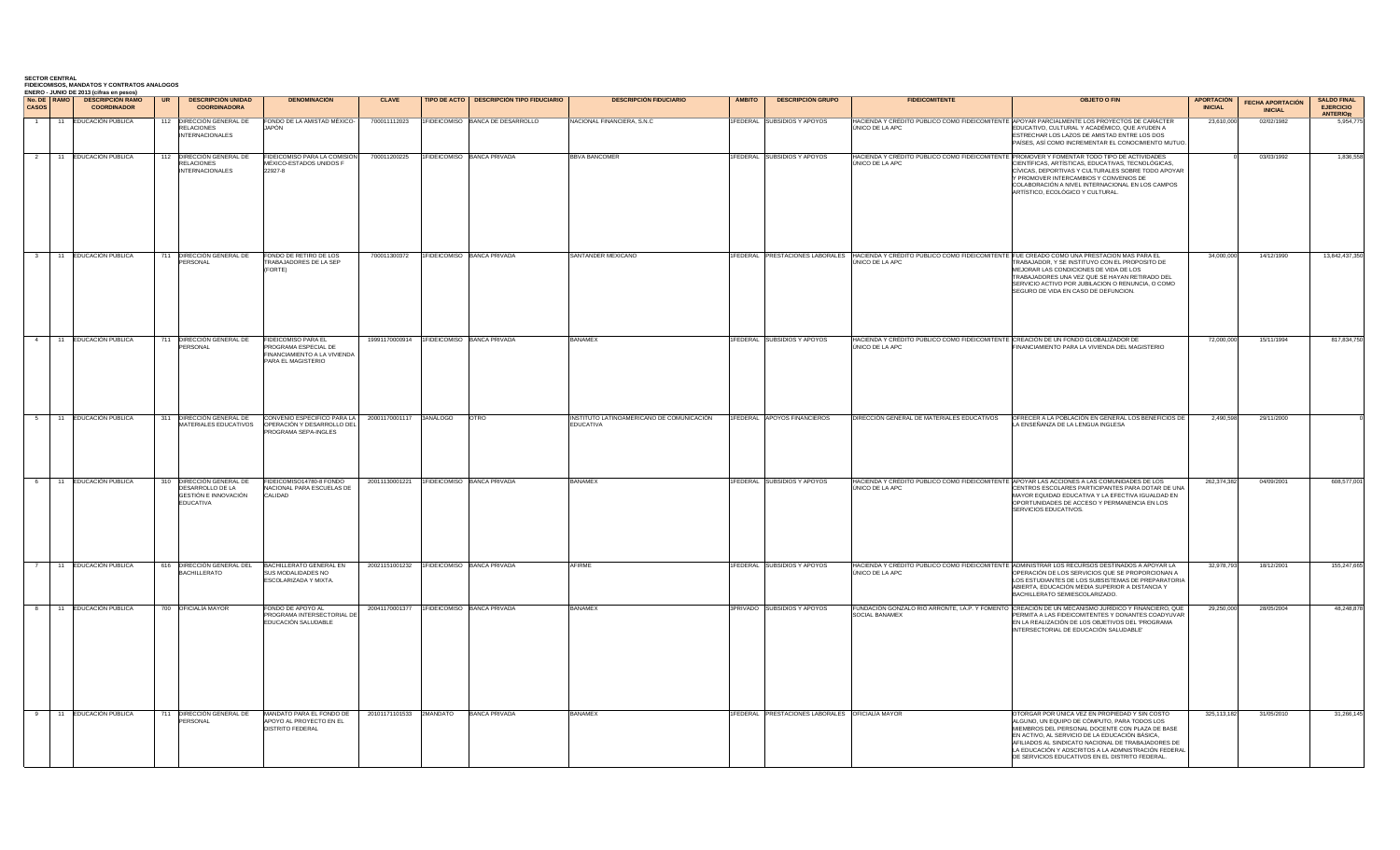| <b>INGRESOS</b> | <b>RENDIMIENTOS</b> | <b>EGRESOS</b> | <b>DESTINO</b>                                                                                                                                                                                                                                                                                                                                                                                                                                                                                                                           |                                                                                                                                                                                                                                                                                                                                                                                                                                                                                                       | <b>SALDO NETO</b> | <b>PATRIMONIO NETO</b> | <b>DESCRIPCIÓN TIPO DISPONIBILIDAD</b> | <b>OBSERVACIONES</b>                                                                                                                                                                                                                                                                                                                                                                                                                                                                                                                                                                                                                                                                   | <b>NUMERADOR</b> | <b>VALOR</b><br><b>NUMERADOR</b> | <b>DENOMINADOR</b> | <b>VALOR</b><br><b>DENOMINADOR</b> | <b>PORCENTAJE</b> | <b>UNIDAD DE</b><br><b>MEDIDA</b> | <b>DISPONIBILIDAD DE</b><br><b>DICIEMBRE DE DOS</b> | <b>FECHA DE</b><br><b>CONSTITUCIÓN</b> |
|-----------------|---------------------|----------------|------------------------------------------------------------------------------------------------------------------------------------------------------------------------------------------------------------------------------------------------------------------------------------------------------------------------------------------------------------------------------------------------------------------------------------------------------------------------------------------------------------------------------------------|-------------------------------------------------------------------------------------------------------------------------------------------------------------------------------------------------------------------------------------------------------------------------------------------------------------------------------------------------------------------------------------------------------------------------------------------------------------------------------------------------------|-------------------|------------------------|----------------------------------------|----------------------------------------------------------------------------------------------------------------------------------------------------------------------------------------------------------------------------------------------------------------------------------------------------------------------------------------------------------------------------------------------------------------------------------------------------------------------------------------------------------------------------------------------------------------------------------------------------------------------------------------------------------------------------------------|------------------|----------------------------------|--------------------|------------------------------------|-------------------|-----------------------------------|-----------------------------------------------------|----------------------------------------|
| 7.979           | 78,611              |                | EDUCATIVO, CULTURAL Y ACADÉMICO QUE AYUDEN A<br>ESTRECHAR LOS LAZOS DE AMISTAD, ASÍ COMO A                                                                                                                                                                                                                                                                                                                                                                                                                                               | 135,857 APOYAR, PARCIALMENTE, LOS PROYECTOS DE CARÁCTER SE LLEVÓ A CABO LA LI REUNIÓN DEL COMITÉ TÉCNICO, EL<br>23 DE ABRIL DE 2013. SE APROBARON 9 PROYECTOS                                                                                                                                                                                                                                                                                                                                         | 5.905.50          | 5,905.50               | PATRIMONIO                             | LA APORTACIÓN INICIAL ES EN VIEJOS PESOS Y LA FECHA<br>ES ESTIMADA POR NO CONTARSE CON EL DATO EXACTO.                                                                                                                                                                                                                                                                                                                                                                                                                                                                                                                                                                                 |                  |                                  |                    |                                    |                   |                                   | <b>JERCICIOS ANTERIORES</b><br>6.474.199            | 17/07/1981                             |
| 2.919.04        | 65.928              |                | INCREMENTAR EL CONOCIMIENTO MUTUO (MÉXICO-<br>1,750,092 OTORGAMIENTO DE BECAS Y GASTOS DE                                                                                                                                                                                                                                                                                                                                                                                                                                                | LOS RECURSOS SE HAN CANALIZADO A FINANCIAR                                                                                                                                                                                                                                                                                                                                                                                                                                                            | 3,071,44          | 3,071,441              | PATRIMONIO                             | NO SE CUENTA CON DATOS EXACTOS DE LA PRIMERA                                                                                                                                                                                                                                                                                                                                                                                                                                                                                                                                                                                                                                           |                  |                                  |                    |                                    |                   |                                   | 1.836.558                                           | 13/01/1992                             |
|                 |                     |                | ADMINISTRACIÓN DE BECAS                                                                                                                                                                                                                                                                                                                                                                                                                                                                                                                  | INTERCAMBIOS DE ESTUDIANTES, INVESTIGADORES, Y<br>OTROS PROFESIONALES DE MÉXICO Y LOS ESTADOS<br>UNIDOS. EN PROGRAMAS DE BECAS QUE PROMUEVEN LA<br>COOPERACIÓN Y EL ENTENDIMIENTO MUTUO. EN EL<br>PERIODO REPORTADO SE ACUMULARON INGRESOS POR<br>\$2,919,046,64 PESOS POR CONCEPTO DE FONDOS<br>PRIVADOS. DE ÉSTOS, \$393,582 SE DESTINARON A<br>BENEFICIARIOS (ESTADOUNIDENSES) DEL PROGRAMA<br>NEGOCIOS BINACIONALES Y \$1,305,000.00 PARA APOYAR A<br>MEXICANOS EN EL PROGRAMA JÓVENES EN ACCIÓN. |                   |                        |                                        | APORTACIÓN. LOS RECURSOS DEL EIDEICOMISO<br>PROVIENEN BÁSICAMENTE DE DONATIVOS PRIVADOS. SIN<br>EMBARGO. SU FUNCIÓN ES PRIMORDIAL PARA LA<br>PROMOCIÓN DE LA COOPERACIÓN EDUCATIVA Y<br>CULTURAL ENTRE MÉXICO Y ESTADOS UNIDOS, ASÍ COMO<br>PARA EL LOGRO DE UN MEJOR ENTENDIMIENTO Y<br>CONOCIMIENTO MUTUOS. SE ENVIAN ESTADOS<br>FINANCIEROS CON CORTE AL 31 DE DICIEMBRE DE 2012<br>DEBIDO A QUE NO SE HAN PODIDO EMITIR LOS DE ENERO-<br>JUNIO. LA INFORMACIÓN SE ACTUALIZARÁ EN EL PRÓXIMO<br>INFORME. POR ESTA MISMA RAZÓN SE REPORTA COMO<br>SALDO FINAL DEL EJERCICIO FISCAL ANTERIOR, EL DE                                                                                   |                  |                                  |                    |                                    |                   |                                   |                                                     |                                        |
| 546.324.794     | 187,704,519         |                | 100,719,580 LIQUIDAR A LOS TRABAJADORES DEL SECTOR INSCRITOS SE ENCUENTRAN EN PROCESO DE LIQUIDACIÓN POR<br>AL FORTE EL MONTO QUE LES CORRESPONDE UNA VEZ<br>QUE SE HAYAN RETIRADO DEL SERVICIO ACTIVO POR<br>JUBILACIÓN, RENUNCIA O COMO SEGURO DE VIDA EN<br>CASO DE DEFUNCIÓN                                                                                                                                                                                                                                                         | PARTE DEL FIDUCIARIO UN TOTAL DE 10,465 SOLICITUDES.<br>CORRESPONDIENTES A LIQUIDACIÓN Y PAGO DE SEGURO<br>DE VIDA.                                                                                                                                                                                                                                                                                                                                                                                   | 14,475,747,082    | 14,475,747,085         | PATRIMONIO                             | DERIVADO DE QUE EL FORTE CUENTA CON<br>APORTACIONES TRIPARTITAS, NO ES POSIBLE REPORTAR<br>EXCLUSIVAMENTE LOS RECURSOS FEDERALES EN EL<br>RUBRO DE INGRESOS ACUMULADOS. ASIMISMO, INFORMO<br>QUE EL SALDO INICIAL CONSIDERANDO UNICAMENTE EL<br>RECURSO FISCAL DEL PERIODO QUE SE REPORTA ES<br>EQUIVALENTE A \$858,524,755.06 Y EL DE TERMINO DEL<br>PERIODO ES POR \$879.363.739.86. SE PRECISA QUE LA<br>SUBCUENTA 24-2 (INCLUIDA EN LA CIFRA ANTES<br>MENCIONADA)CONTIENE RECURSO FEDERAL Y DE LOS<br><b>TRABAJADORES.</b>                                                                                                                                                         |                  |                                  |                    |                                    |                   |                                   | 12,289,817,117                                      | 17/09/1990                             |
|                 | 17.402.98           |                | 643,800 DE ENERO A JUNIO DE 2013 SE HAN DESTINADO<br>RECURSOS PARA: - COMISIONES AL FIDUCIARIO POR<br>\$555,000.00 - IVA DE COMISIONES AL FIDUCIARIO POR<br>\$88,800.00                                                                                                                                                                                                                                                                                                                                                                  | A LA FECHA LAS ENTIDADES FEDERATIVAS Y EL DISTRITO<br>FEDERAL HAN OTORGADO 68,002 CRÉDITOS A LOS<br>BENEFICIARIOS, PARA EL PAGO DE ENGANCHE Y GASTOS<br>DE ESCRITURACIÓN DE VIVIENDA, DE ESTOS, LAS<br>ENTIDADES FEDERATIVAS OTORGARON 1,730 CRÉDITOS<br>DE ENERO A JUNIO DE 2013.                                                                                                                                                                                                                    | 834.593.93        | 834,593,931            | PATRIMONIO                             | EL IMPORTE DE LOS RENDIMIENTOS FINANCIEROS<br>CORRESPONDE A LOS INTERESES GENERADOS DE ENERO<br>JUNIO DE 2013 POR LA INVERSIÓN DE LOS RECURSOS<br>DEL PATRIMONIO. - LOS DATOS CONTENIDOS SON<br>RESPONSABILIDAD DE LA UR.                                                                                                                                                                                                                                                                                                                                                                                                                                                              |                  |                                  |                    |                                    |                   |                                   | 782,714,466.73                                      | 15/11/1994                             |
| 1.453.31        | 4.560               |                | 3,879,799 ADMINISTRACIÓN DEL PROGRAMA (NÓMINA, SERVICIOS<br>BÁSICOS, GASTOS ADMINISTRATIVOS), OPERACIÓN DEL<br>PROGRAMA (DIFUSIÓN DEL PROGRAMA, INSCRIPCIONES,<br>PROCESO DE EVALUACIÓN, ASESORES Y EXAMINADORES<br>ORALES (SELECCIÓN, CAPACITACIÓN Y ACTUALIZACIÓN),<br>PROYECTOS ESPECIALES (MODELO DE TELEASESORIA<br>PARA DOCENTES)                                                                                                                                                                                                  | EN EL SEGUNDO TRIMESTRE DEL 2011 SE DIÓ<br>CONTINUIDAD A LAS ACTIVIDADES DEL XXVIII PERIODO<br>ORDINARIO. A TRAVÉS DE LA ANTENCIÓN DE 8196<br>USUARIOS OFICIALMENTE INSCRITOS EN 164 SEDES DE<br>ASESORÍA, DISTRIBUIDAS EN 24 ENTIDADES FEDERATIVAS<br>PARTICIPANTES. ESTOS USUARIOS PARTICIPARON EN LA<br>JORNADA NACIONAL DE EVALUACIÓN DEL DOMINGO 26 DE<br>JUNIO (EXÁMENES ESCRITO Y AUDITIVO)                                                                                                    | $-2.421.928$      | 28.435.732             | PATRIMONIO                             | SON LOS ULTIMOS ESTADOS FINANCIEROS QUE ENVIÓ LA<br>UNIDAD RESPONSABLE Y CORRESPONDEN AL 2DO.<br>TRIMESTRE DEL 2011. LOS ESTADOS FINANCIEROS<br>REFLEJAN LA TOTALIDAD DE LOS RECURSOS DEL<br>ANÁLOGO Y NO SE DISTINGUEN LOS RECURSOS DE LA<br>SEP.CON OFICIO DGME/236 DEL 4 DE ABRIL DE 3013,SE<br>INICIA EL PROCESO DE SOLICITUD DE CANCELACIÓN.                                                                                                                                                                                                                                                                                                                                      |                  |                                  |                    |                                    |                   |                                   | 29.554.607                                          | 29/11/2000                             |
| 1,940,777,554   | 11.072.355          |                | 388,461,211 LOS RECURSOS AUTORIZADOS EN EL EJERCICIO 2013,<br>DEL PEC EN EL CICLO ESCOLAR 2013-2014, ASCIENDEN A EL MISMO NÚMERO DE CONSEJOS ESCOLARES O<br>LA CANTIDAD DE \$2,008.9 MILLONES DE PESOS, DE LOS<br>SUBSIDIOS A TRANSFERIRSE A LOS FEEC, SIENDO \$1,657.9 PARA EL CICLO ESCOLAR 2013-2014 SE TIENE<br>MILLONES DE PESOS PARA TRANSFORMAR LA GESTIÓN<br>ESCOLAR Y \$281.2 MILLONES DE PESOS SE DESTINAN<br>PARA IMPULSAR PROYECTOS DE INNOVACIÓN Y PARA<br>GASTO DE OPERACIÓN CENTRAL SE DESTINAN 69.8<br>MILLONES DE PESOS | PARA EL CICLO ESCOLAR 2011-2012 SE CUENTA CON UNA<br>POR EL H. CONGRESO DE LA UNIÓN, PARA LA OPERACIÓN CIFRA PRELIMINAR DE 54,656 ESCUELAS BENEFICIADAS Y<br>EQUIVALENTES: 54,656; ASIMISMO SE PREVÉ ALCANZAR UN<br>CUALES \$1,939.1 MILLONES DE PESOS CORRESPONDEN A TOTAL DE 48,948 DIRECTORES CAPACITADOS EN GESTIÓN.<br>PROGRAMADA UNA META DE 52,500 ESCUELAS A<br><b>BENEFICIAR</b>                                                                                                             | 2.171.965.699     | 2,171,965,699          | PATRIMONIO                             | PARA EL CICLO ESCOLAR 2011-2012 LAS CIFRAS<br>REPORTADAS AUN SON PRELIMINARES.                                                                                                                                                                                                                                                                                                                                                                                                                                                                                                                                                                                                         |                  |                                  |                    |                                    |                   |                                   | 406,646,841                                         | 22/08/2001                             |
| 9.435.36        | 3.382.485           |                | 9.610.627 APOYAR LOS SERVICIOS QUE SE PROPORCIONAN A LOS<br>ESTUDIANTES DE LOS SUBSISTEMAS DE PREPARATORIA<br>ABIERTA, EDUCACIÓN MEDIA SUPERIOR A DISTANCIA Y<br>BACHILLERATO SEMIESCOLARIZADO.                                                                                                                                                                                                                                                                                                                                          | PREPARATORIA ABIERTA (PROYECTOS I. II.III.IV Y V) 16.919<br>SERVICIOS DE ASESORIA EN EL D.F.; 6,803 ESTUDIANTES<br>INSCRITOS: 132.131 EXÁMENES APLICADOS EN EL D.E. 2<br>VISITAS DE SEGUIMIENTO Y 0 INFORME ESTADISTICO.                                                                                                                                                                                                                                                                              | 158.454.88        | 158,454,887            | PATRIMONIO                             | EN LOS INDICADORES DEL CUMPLIMIENTO DE LAS METAS.<br>NO SE DA LA OPCIÓN DE OTROS O DE ACREDITADO QUE<br>FS I A UNIDAD DE MEDIDA UTILIZADO EN EL SUBSISTEMA.<br>EL RECUADRO DE DISPONIBILIDAD DE 2011 SE MODIFICO<br>TODA VEZ QUE ESTABA REPORTANDO LA DE 2012                                                                                                                                                                                                                                                                                                                                                                                                                          |                  |                                  |                    |                                    |                   |                                   | 153.752.977                                         | 18/12/2001                             |
|                 | 463.285             |                | 108,425 LOGRAR MEJORES CONDICIONES DE SALUD DE LOS<br>ESCOLARES CON ÉNFASIS EN LOS GRUPOS INDÍGENAS.<br>DE UNA ESTRATEGIA INTEGRAL PARA LOGRAR UNA<br>EDUCACIÓN DE ALTA CALIDAD, A TRAVÉS DE LA<br>COORDINACIÓN INTERSECTORIAL Y CON EL APOYO DE<br>OTROS ORGANISMOS PÚBLICOS, PRIVADOS Y LA<br>PARTICIPACIÓN SOCIAL                                                                                                                                                                                                                     | LAS SECRETARIAS DE SALUD Y DE EDUCACION PUBLICA<br>PLANTEARON AL COMITE TECNICO DE SUMARSE EN<br>RURALES Y URBANOS DE BAJOS INGRESOS. COMO PARTE APOYO CON EL FIDEICOMISO "VER BIEN PARA APRENDER<br>MEJOR". "EDUCACION SALUDABLE". "PROMOCION PARA<br>HABITOS DE VIDA SALUDABLE EN NIÑOS DE 0 A 10 AÑOS<br>DE EDAD PARA LA PREVENCION DEL SOBREPESO Y<br>OBESIDAD" Y RED DE APOYO A LA INVESTIGACION<br>MUI TIDICIPI INARIA"                                                                         | 48.603.738        | 48,248,878             | PATRIMONIO                             | EN TERMINOS DEL CONTRATO DEL FIDEICOMISO<br>CELEBRADO, ÉSTE SE CONSTITUYE COMO PRIVADO.<br>PORQUE LOS RECURSOS PRIVADOS REPRESENTAN EL<br>51% DEL TOTAL. EN LA APORTACIÓN INICIAL SE<br>CONSIDERA SÒLO LA QUE REALIZÓ LA SEP, CABE<br>MENCIONAR QUE EL IMPORTE DE LA APORTACIÓN ES EL<br>MISMO AL QUE REALIZÓ LA SSA. SE REPORTAN DICHOS<br>INFORMES HASTA FL 31 DE MARZO DE 2011, NO OBSTANTE<br>LO ANTERIOR. EL FIDEICOMISO ESTÁ EN PROCESO DE SER<br>TRANSFERIDO, CABE SEÑALAR QUE DENTRO DEL<br>FIDEICOMISO HUBO CAMBIOS ADMINISTRATIVOS,<br>ASIMISMO, ES DE SEÑALARSE, QUE ESTE INFORME SE<br>PRESENTA EN EL MARCO DE DICHO PROCESO DE<br>TRANSFERENCIA DE RESPONSABILIDADES, DEL |                  |                                  |                    |                                    |                   |                                   | 60.187.294                                          | 15/08/2003                             |
|                 | 651.333             |                | 934.102 DE ENERO A JUNIO DE 2013 SE HAN DESTINADO<br>RECURSOS PARA PAGAR: -COMISIONES AL MANDATARIO<br>POR \$120,012.00 -HONORARIOS A DESPACHO DE<br>AUDITORES EXTERNOS POR \$32,808.00 -IVA DE<br>COMISIONES AL MANDATARIO Y DE HONORARIOS A<br>AUDITORES EXTERNOS POR \$24,451.20 -PROVEEDORES<br>POR ADQUISICIÓN DE FOUIPO DE COMPUTO POR<br>\$756,830.96                                                                                                                                                                             | PENDIENTE DE REALIZAR LA SESIÓN DEL COMITÉ<br>OPERATIVO DEL D.F. PARA LA APROBACIÓN DE LA<br>APLICACIÓN DE LOS RECURSOS DEL PATRIMONIO EN LOS<br>FINES DEL MANDATO, YA QUE EL SNTE NO HA NOMBRADO<br>A SUS REPRESENTANTES QUE FORMARÁN PARTE DE<br>DICHO COMITÉ.                                                                                                                                                                                                                                      | 30.983.376        | 30.983.376             | PATRIMONIO                             | FIDEICOMISO PIES.<br>-EL IMPORTE DE LOS RENDIMIENTOS FINANCIEROS<br>REPORTADOS CORRESPONDE A LOS INTERESES<br>GENERADOS DE ENERO A JUNIO DE 2013 POR LA<br>INVERSIÓN DE LOS RECURSOS DE SU PATRIMONIO. - LOS<br>DATOS CONTENIDOS SON RESPONSABILIDAD DE LA UR                                                                                                                                                                                                                                                                                                                                                                                                                          |                  |                                  |                    |                                    |                   |                                   | 45.342.125.84                                       | 14/05/2010                             |